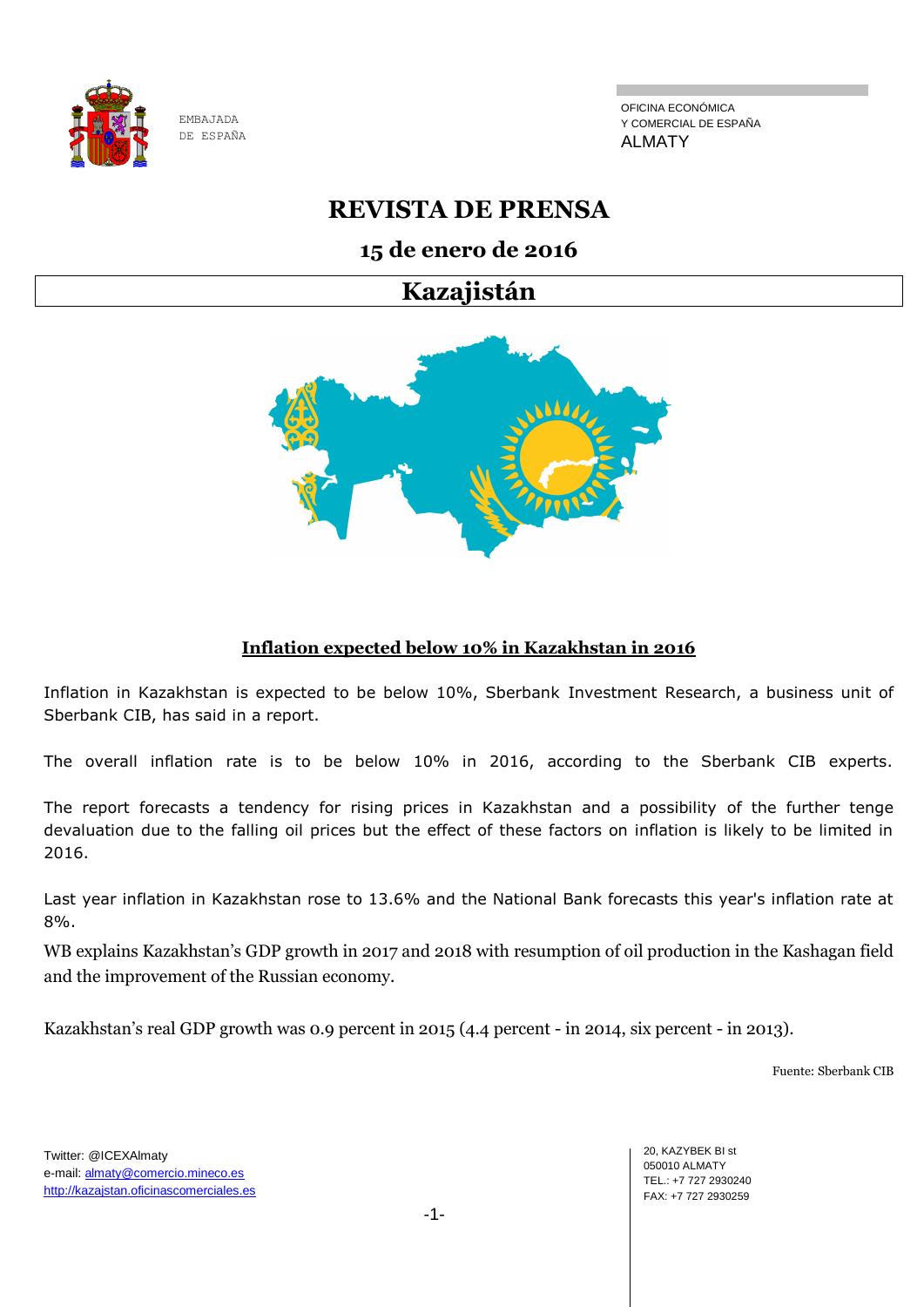

OFICINA ECONÓMICA Y COMERCIAL DE ESPAÑA ALMATY

#### **From Ukraine to Kazakhstan, Avoiding Russia**

Ukraine has been one of Kazakhstan's top five import partners fairly consistently over the past decade. That trade, however, has been increasingly imperiled by tensions between Europe and Russia, with Ukraine as the crux. Kazakhstan continues to be put in an awkward position between its wider economic interests, its close relationship with Russia, and the (perhaps unintended) consequences of Russia's trade tussles with Europe.

Russia decided to respond to Ukraine's entry into an association agreement with the European Union–which includes a free-trade agreement–by revoking Ukraine's place in the Commonwealth of Independent States free-trade agreement. Further, as [I noted last week,](http://thediplomat.com/2016/01/trade-between-kazakhstan-and-ukraine-just-got-more-difficult/) Russia said that as a result, all trade from Ukraine to Kazakhstan transiting via Russia must first pass through checkpoints in Belarus.

Ukrainian President Petro Poroshenko spoke via phone to his Kazakh counterpart, Nursultan Nazarbayev recently. According to the Ukrainian readout of the conversation the two discussed the the implementation of agreements signed in October, when Poroshenko visited Astana, and the impact of Russia's embargo. Th[esummary](http://www.president.gov.ua/en/news/glava-derzhavi-proviv-telefonnu-rozmovu-z-prezidentom-respub-36605) says that Nazarbayev "confirmed willingness to fulfill the effective bilateral and multilateral agreements with Ukraine in order to prevent any discrimination in Ukrainian-Kazakh trade."

In October, after the Poroshenko visit, [I commented](http://thediplomat.com/2015/10/kazakhstan-deftly-balances-relations-with-ukraine-and-russia/) that Kazakhstan's ambition to be an international player is, in part, predicated on acting independently. "Nazarbayev's repeated position on the Ukraine-Russia debacle is that the Minsk agreements — which call for a ceasefire, deescalation, and an exit of armed groups from the areas in conflict among other things — should be implemented. Rooting for a peaceful, negotiated settlement is not a controversial position in either Kiev or Moscow. As long as Nazarbayev keeps away from specifics he's safe — and both Putin and Poroshenko seem happy to let Nazarbayev play the role of intermediary."

The present issue moves closer to the specifics I said Nazarbayev would stay away from. But the Ukrainian readout does not attribute any potentially inflammatory remarks to Nazarbayev. The [closest it comes is](http://www.president.gov.ua/en/news/glava-derzhavi-proviv-telefonnu-rozmovu-z-prezidentom-respub-36605)  [this:](http://www.president.gov.ua/en/news/glava-derzhavi-proviv-telefonnu-rozmovu-z-prezidentom-respub-36605)

*Petro Poroshenko emphasized that Russian actions violate the Vienna Convention on the Law of Treaties and respective rules and regulations of the World Trade Organization. In this regard, the Presidents discussed the opportunity of establishing transit of Ukrainian goods in order to prevent Russian adverse effect on the trade turnover between Ukraine and Kazakhstan, as well as the Asian countries.*

Notice, Nazarbayev is not linked to comments on the illegality under WTO rules of Russia's action (Poroshenko emphasized that). An Interfax report carries the title "Kazakhstan president says any trade

20, KAZYBEK BI st 050010 ALMATY TEL.: +7 727 2930240 FAX: +7 727 2930259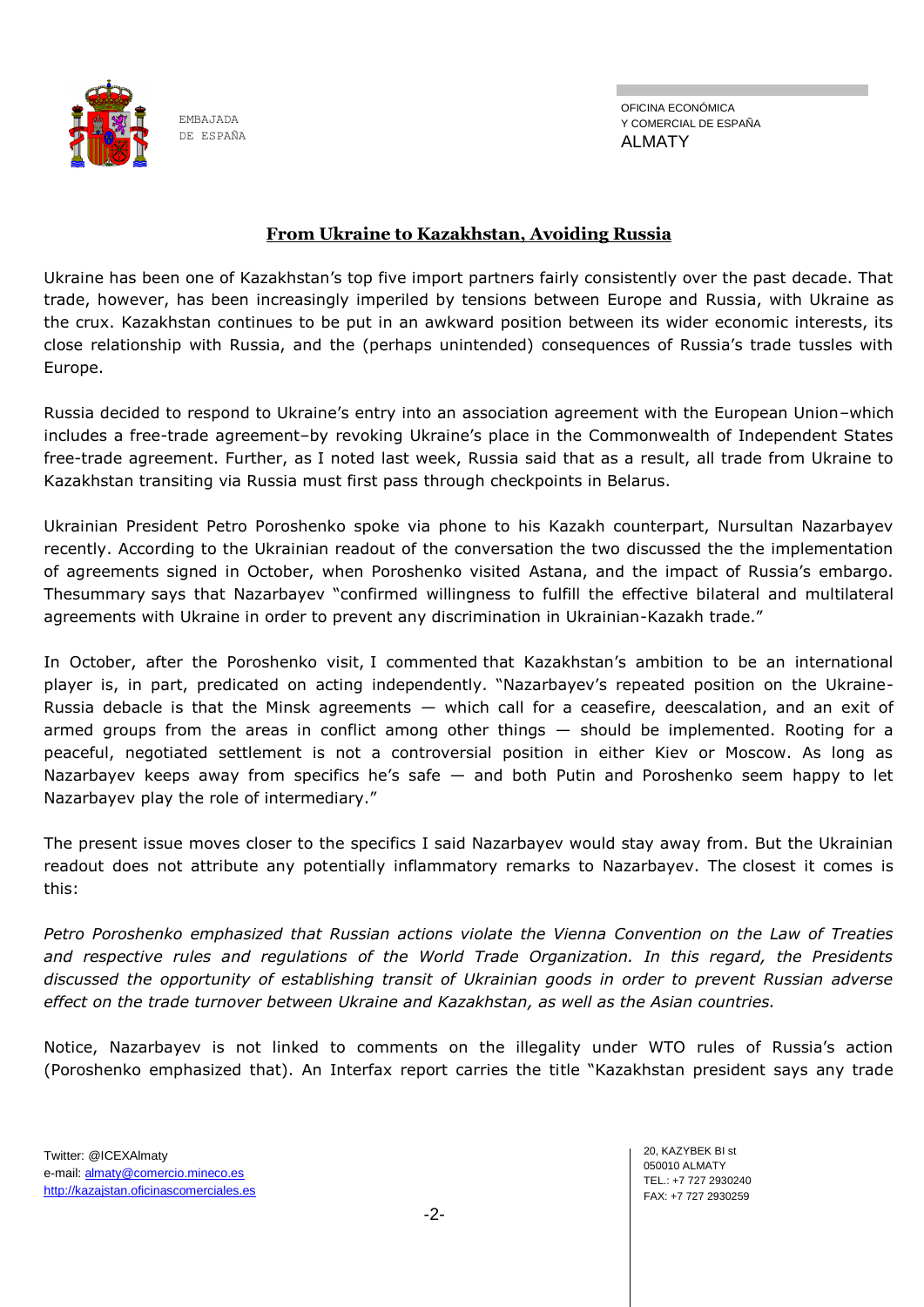

OFICINA ECONÓMICA Y COMERCIAL DE ESPAÑA ALMATY

discrimination towards Ukraine unacceptable," but such a comment is not clear from the Ukrainian summary of the conversation nor the details of the Interfax article.

According to an [RFE/RL report](http://www.rferl.org/content/ukraine-goods-kazakhstan-bypassing-russia/27486101.html) the Ukrainian Minister of Infrastructure said that the country would be making "experimental" deliveries to Kazakhstan via Georgia and Azerbaijan beginning on January 15: *"This Silk Road will not only give Ukrainian goods alternative access to markets in which we have historically been very strong, but also create a new [trade] route between Asia and Western Europe," Pyvovarskiy said in televised remarks during a meeting with Prime Minister Arseniy Yatsenyuk.*

Time will tell whether such a route is economically viable but it has to be more expensive than transporting goods via trucks or rail to Kazakhstan. Getting goods from Ukraine to Kazakhstan transiting just Georgia and Azerbaijan also includes crossing two seas–the Black Sea and the Caspian Sea. That can't be cheap.

Fuente: www.thediplomat.com

#### **Nazarbayev sends condolences to Turkey on Istanbul bomb attack**

Kazakh President Nursultan Nazarbayev has sent a telegram to Turkish President Recep Tayyip Erdogan to offer his condolences on Tuesday's terrorist attack in Istanbul, the presidential press office reported on Wednesday.

The Kazakh leader said he was deeply saddened to learn about the bomb attack. "*Terrorism poses a great threat to all of humankind today. This evil can be defeated only through consolidating efforts. Kazakhstan is willing to continue close interaction with Turkey in fighting modern threats, in order to ensure peaceful life and security in our countries*," it said.

Nazarbayev offered his condolences to the relatives of the dead and wished the soonest possible recovery to the survivors on his own behalf and on behalf of the people of Kazakhstan.

It was reported earlier that ten people were killed and fifteen others injured in a bomb attack in Sultanahmet Square in central Istanbul on Tuesday. Turkish authorities have identified the perpetrator as a Syrian man born in 1988.

Fuente[: www.interfax.kz](https://www.interfax.kz/)

#### **Kazakh president to consider cons and pros, make decision about snap Majilis election**

Kazakh President Nursultan Nazarbayev will make a decision about snap parliamentary elections only after having conducted a thorough analysis of this matter, presidential press secretary Dauren Abayev said on Wednesday.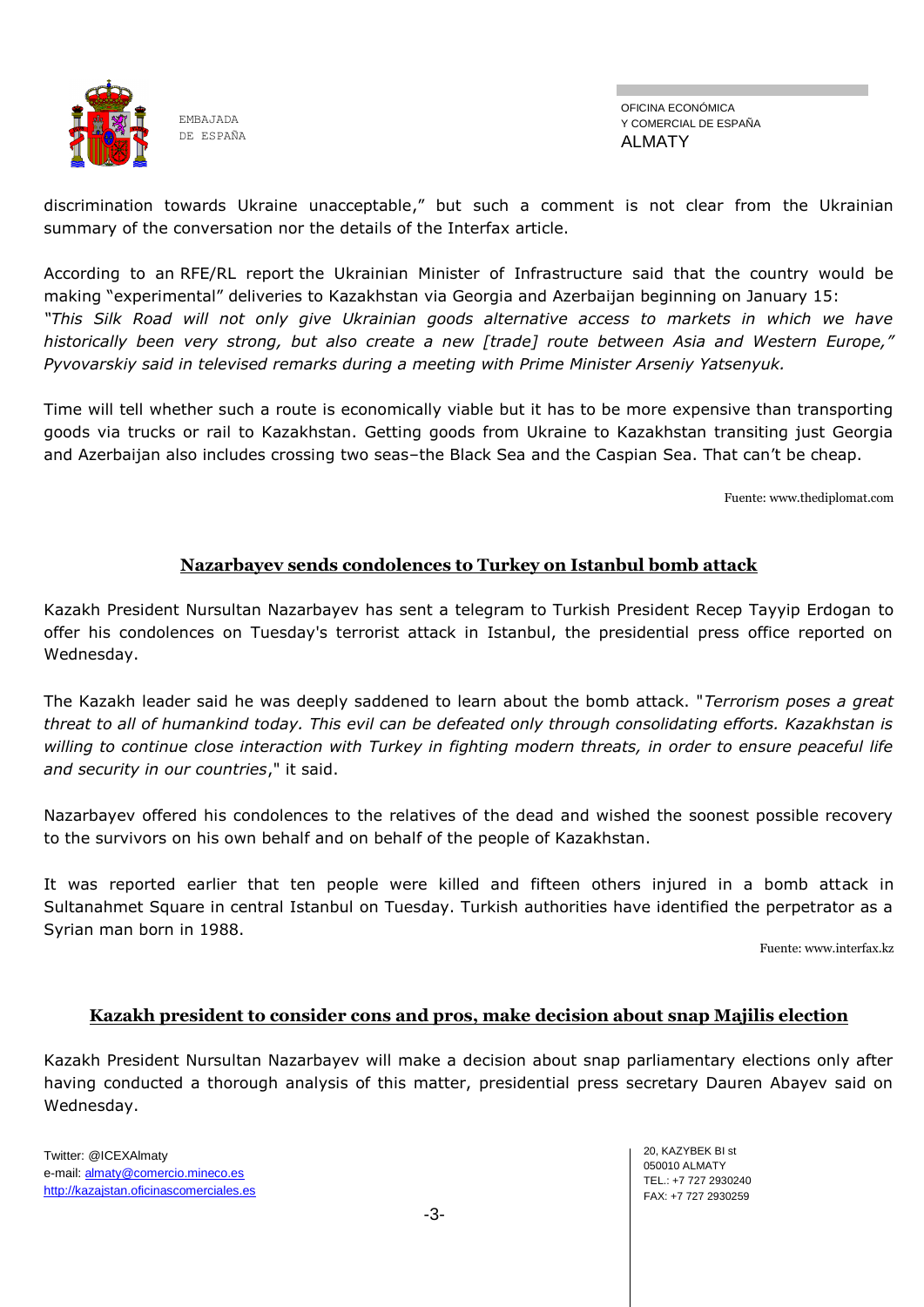

"Indeed, the president is already aware of the deputies' initiative to dissolve the Majilis and to hold early elections. A decision regarding this matter has yet to be made because it requires a thorough analysis. I think that Nursultan Abishevich will first consider all cons and pros, with due account of public sentiments and the situation in the country," Abayev wrote on Facebook on Wednesday.

"Also, as this is required by the constitution, the head of state will hold consultations with the speakers of both parliament chambers and the prime minister. We will learn the final decision only after that," he said.

Representatives of all the three parliamentary factions in the Majilis - Nur Otan, Ak Zhol and the Communist People's Party of Kazakhstan - initiated the early dissolution of the Majilis earlier on Wednesday.

The members of the Majilis (103 out of 103 present) unanimously supported the initiative at a plenary meeting and submitted their appeal to the head of state.

Fuente[: www.interfax.kz](https://www.interfax.kz/)

#### **Deputy chairman's posts at Kazakhstan's State Fund Samruk-Kazyna abolished**

The deputy chairman's posts have been axed in the National Welfare Fund Samruk-Kazyna in Kazakhstan, the press office of the state fund has said in a statement.

As part of the in-house shake-up Deputy Chairperson Yelena Bakhmutova was appointed managing director for finances and operations. Deputy Chairman Dauren Erdebay was relieved of his post, according to the statement.

On the orders of Chairman of Fund Samruk-Kazyna Umirzak Shukeyev Baljeet Kaur was hired as managing director and she will oversee strategy and portfolio investments at Samruk-Kazyna. Ms Kaur has had 14 years of international experience in senior management positions in the banking and financial companies, she worked in Asian Development Bank (ADB), Kuwait Investment Authority and Kuwait Finance House, ABN AMRO Bank, Maybank Malaysia, Deutsche Bank. Berik Beisengaliyev was transferred to the position of managing director for asset optimization, he used to be managing director for business development.

Adamas Ilkyavichyus became managing director for transformation and specific projects, he used to be senior director for business transformation. Darkhan Kaletayev was appointed managing director for liasing with the government and the press, he used to be managing director for public relations. Ulan Tazhibayev was appointed managing director for human resources management, who used to work as head of the administrative office. Erzhan Tutkushev was appointed co-managing director for new industries development, he used to be business development deputy director.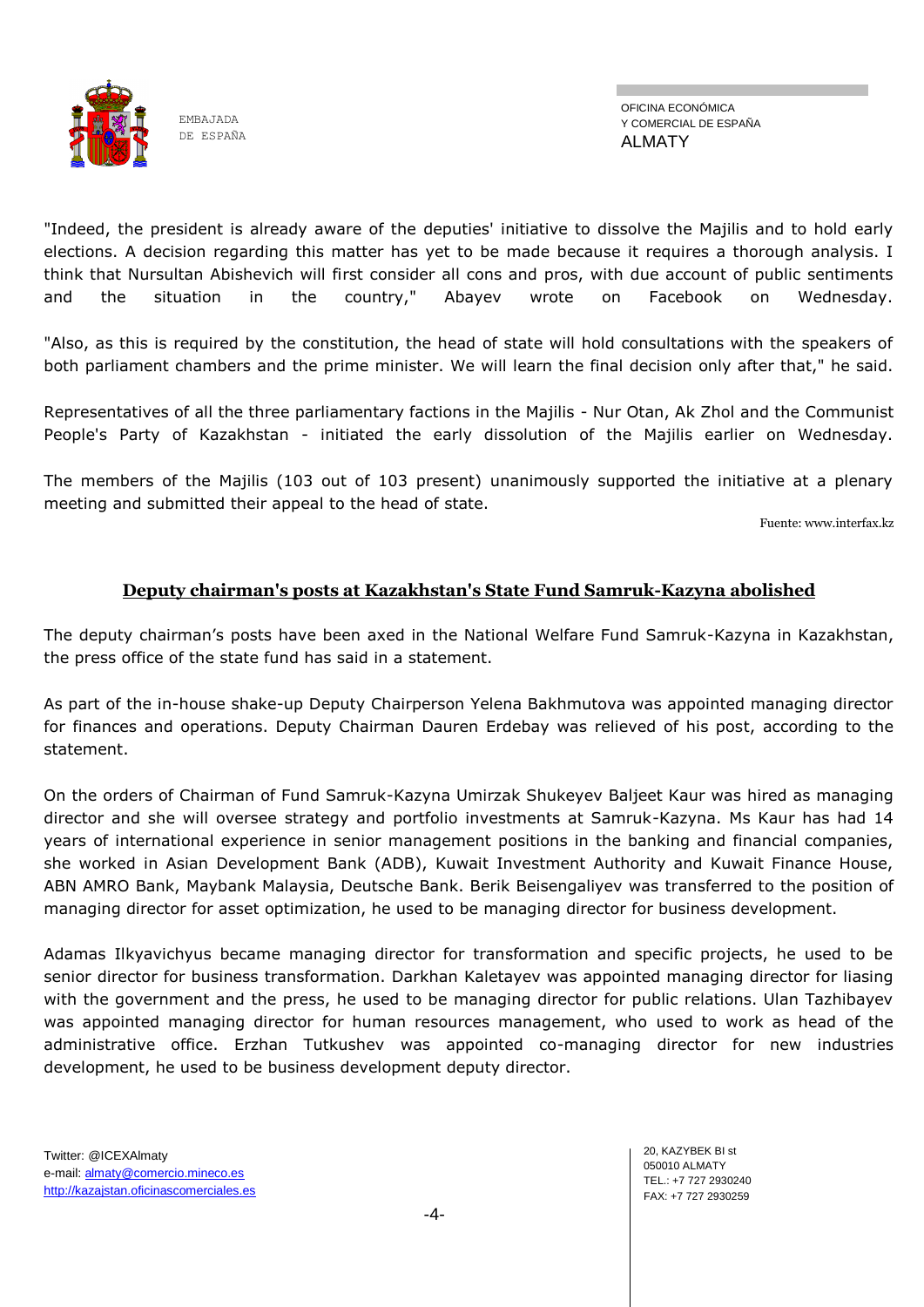

OFICINA ECONÓMICA Y COMERCIAL DE ESPAÑA ALMATY

It was reported earlier that Kazakh President Nursultan Nazarabayev delivering his addres to the nation in December 2015, instructed that the state-run holdings - State Fund Samruk-Kazyna, Baiterek and KazAgro - be optimized with a view to reducing administrative costs. The president even urged their full liquidation in case these entities would have nothing else to do.

JSC National Welfare Fund Samruk-Kazyna was created in 2008 through the merger of JSC Sustainable Development Fund Kazyna and Kazakhstan Holding for Management of State Assets Samruk. The fund comtrols Kazakhstan's major strategic companies, including Air Astana, Kazakhtelecom, Kazatomprom, KazMunaiGas, Kazpost.

Fuente[: www.interfax.kz](https://www.interfax.kz/)

#### **East Kazakhstan region to increase meat production 1.5% in 2016**

UST-KAMENOGORSK. Jan 13 (Interfax-Kazakhstan) - The East Kazakhstan region plans to increase meat output by 1.5% to 246,000 tonnes this year.

"Meat output in 2016 is expected to increase by 1.5% from a year earlier to make 246,000 tonnes," Yerbol Kuanyshev, head of the Agriculture Department at the East Kazakhstan region administration, told Interfax-Kazakhstan.

Last year, the region produced 242,000 tonnes of meat products. The population of the East Kazakhstan region is about 1.4 million people.

Fuente[: www.interfax.kz](https://www.interfax.kz/)

## **US increases Kazakhstan's oil production forecast**

The US Energy Information Administration (EIA) has increased the forecast of oil production in Kazakhstan for 2016, according to the short-term January forecast of the EIA.

Oil production in Kazakhstan in 2016 is forecasted at 1.72 million barrels per day. Previously, the EIA predicted oil production in Kazakhstan at 1.71 million barrels per day in 2016.

In accordance with the new forecast, in the first and second quarter of 2016, oil production in Kazakhstan will amount to 1.71 million barrels per day, in the third - 1.72 million barrels per day, in the fourth - 1.75 million barrels per day.

In 2017, the EIA predicts oil production growth in Kazakhstan to 1.75 million barrels per day. Quarterly production in 2017 is expected to be 1.76, 1.75, 1.74 and 1.73 million barrels per day, respectively.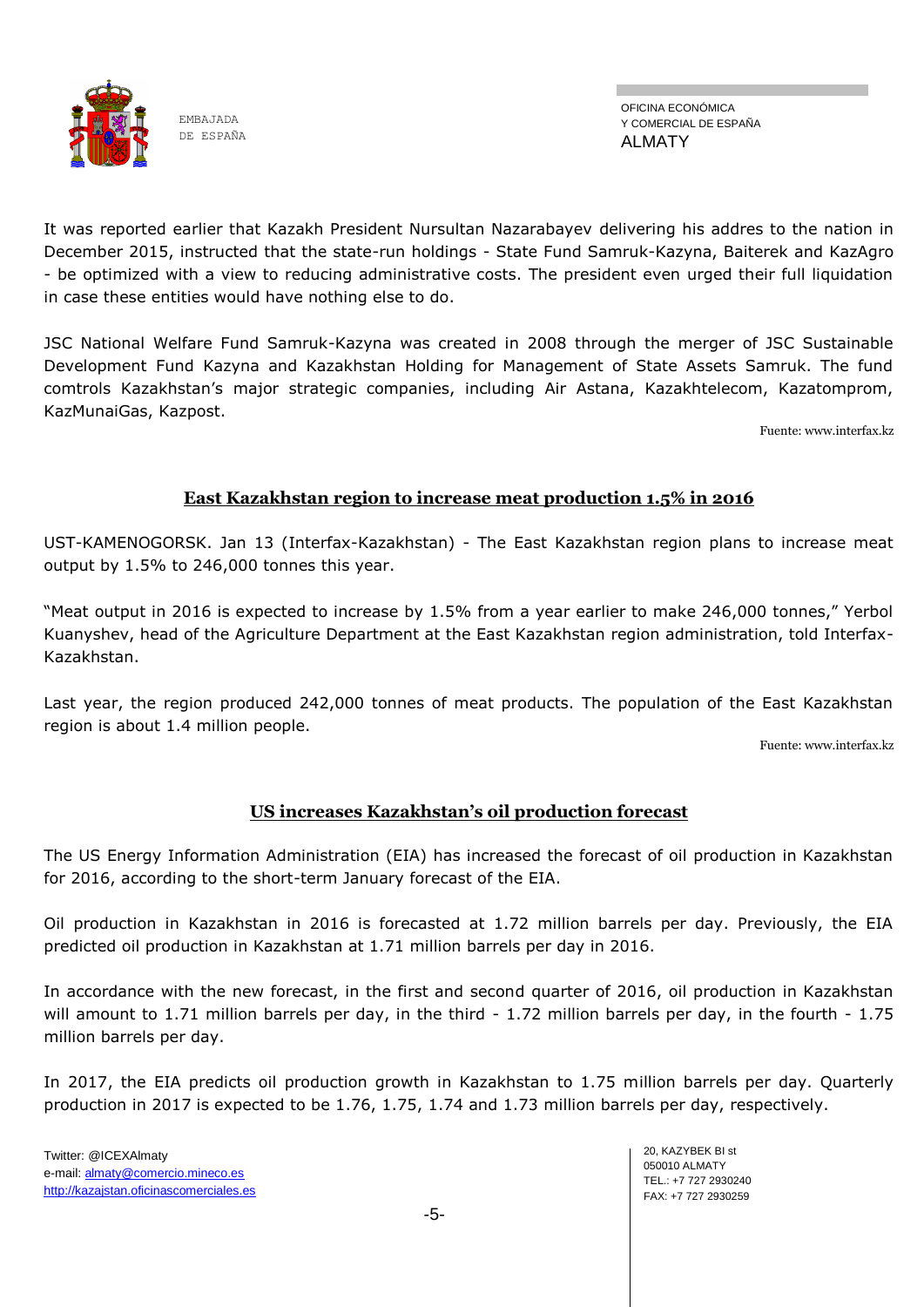

OFICINA ECONÓMICA Y COMERCIAL DE ESPAÑA ALMATY

In 2015, oil production in Kazakhstan was 1.72 million barrels per day, according to the EIA. BP's statistical review indicates that Kazakhstan's proven oil reserves as of early 2015 stood at 30 billion barrels.

Kazakhstan's largest oil fields are Tengiz, Karachaganak and Kashagan. Tengiz is one of the largest fields in the world. It is being developed by the Tengizchevroil consortium. The project's license area includes the Tengiz field and the Korolevskoye field, which is smaller, but has significant reserves. Recoverable reserves of the Tengiz and Korolevskoye fields are estimated between 750 million to 1.1 billion tons of oil. The total explored reserves in the drilled and non-drilled sites at the Tengiz field's reservoir stand at 3.1 billion tons, or 26 billion barrels.

Karachaganak is also one of the world's largest fields. Its oil and condensate reserves stand at 1.2 billion tons, and gas reserves exceed 1.35 trillion cubic meters.

Almost 45 percent of gas and 16 percent of oil produced in Kazakhstan are being extracted from this field. Kashagan is a large oil and gas field in Kazakhstan, located in the north of the Caspian Sea. The geological reserves of Kashagan are estimated at 4.8 billion metric tons of oil. The total oil reserves amount to 38 billion barrels; some 10 billion out of them are recoverable reserves.

There are large natural gas reserves at the Kashagan field - over one trillion cubic meters.

The production at the Kashagan field started September 2013, but in October, it was ceased after a gas leak in one of the main pipelines. The analysis revealed numerous cracks in the pipeline, which needed to be completely replaced.

The project's operator, the North Caspian Operating Co. (NCOC) confirmed the need for a complete replacement of the gas and oil pipelines, which have a total length of about 200 kilometers. The production at the Kashagan is expected to resume in late 2016.

Fuente: www.trend.az

#### **Airport for Tourists Flying to Alakol Lake to Be Built in Usharal**

The Kazakh government plans to build an airport in the town of Usharal in the Alakol District of the Almaty Region in south-eastern Kazakhstan to accommodate tourists flying to the shores of Alakol Lake, Akim (Governor) of the Almaty region Amandyk Batalov said recently.

―*According to instructions from the head of state, we are planning to build an airport in the Usharal town to bring our tourists and campers from there to the shore of Alakol Lake. Three hectares of land have already*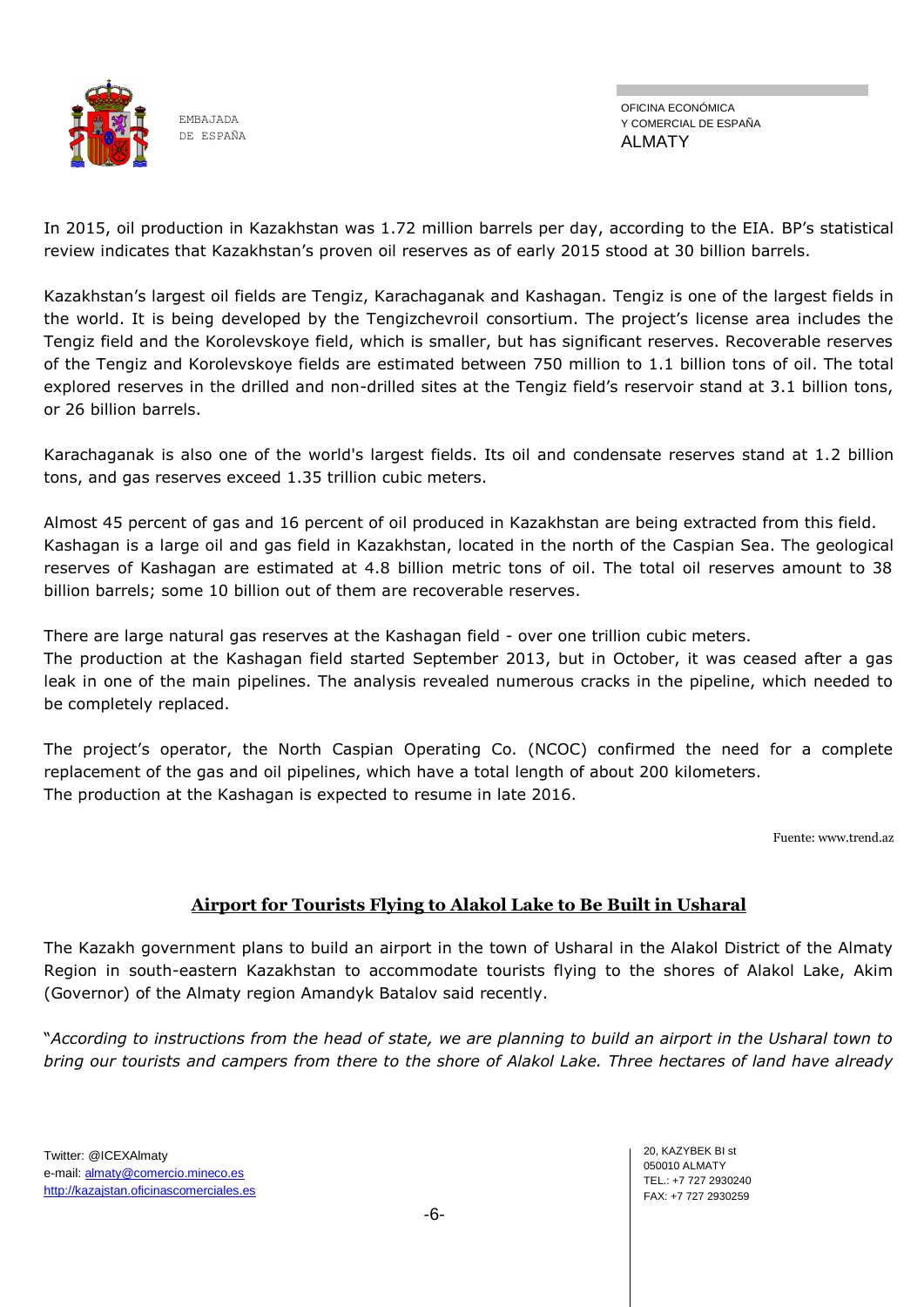

OFICINA ECONÓMICA Y COMERCIAL DE ESPAÑA ALMATY

*been allocated for it*,‖ Batalov said at a briefing in the Central Communications Service under the President of Kazakhstan. He added that the launching of an Almaty – Usharal air service is being planned as well.

The airport will be built over the next few years to increase the tourist flow, Vlast Internet magazine wrote. In the meantime, the akim said the number of campers vacationing on the shores of Balkhash and Alakol lakes has increased to 138,000 people this year, according to the website. The magazine said the increased number of vacationers is the result of improved logistics.

―*The Almaty region is a tourism area. We began to work actively on the shores of Balkhash and Alakol lakes in the field of tourism. We have helped big investors in Alakol Lake by providing land and all the necessary infrastructure*," Batalov said.

According to the akim, two five-star hotels will open soon. One is nearly completed and the other is under construction, other news agencies reported. Ninety-four kilometres of power lines have also been connected to the recreational areas around Balkhash and Alakol lakes, roads are being repaired and an Almaty – Dostyk rail service is being established, the post said.

―*Given the fact that a new road from Taldykorgan to Ust-Kamenogorsk will be built, we also want to build an offshoot at 141 kilometres to the coast of the Balkhash Lake. As of today, design and estimate*  documentation is being developed," Batalov said, according to the Kazinform information agency. "Railway *communication has been established. We started out with five carriages and today 11 are circulating. This rail route was in great demand among Almaty residents in summer*.‖

Fuente[: www.astanatimes.com](http://www.astanatimes.com/)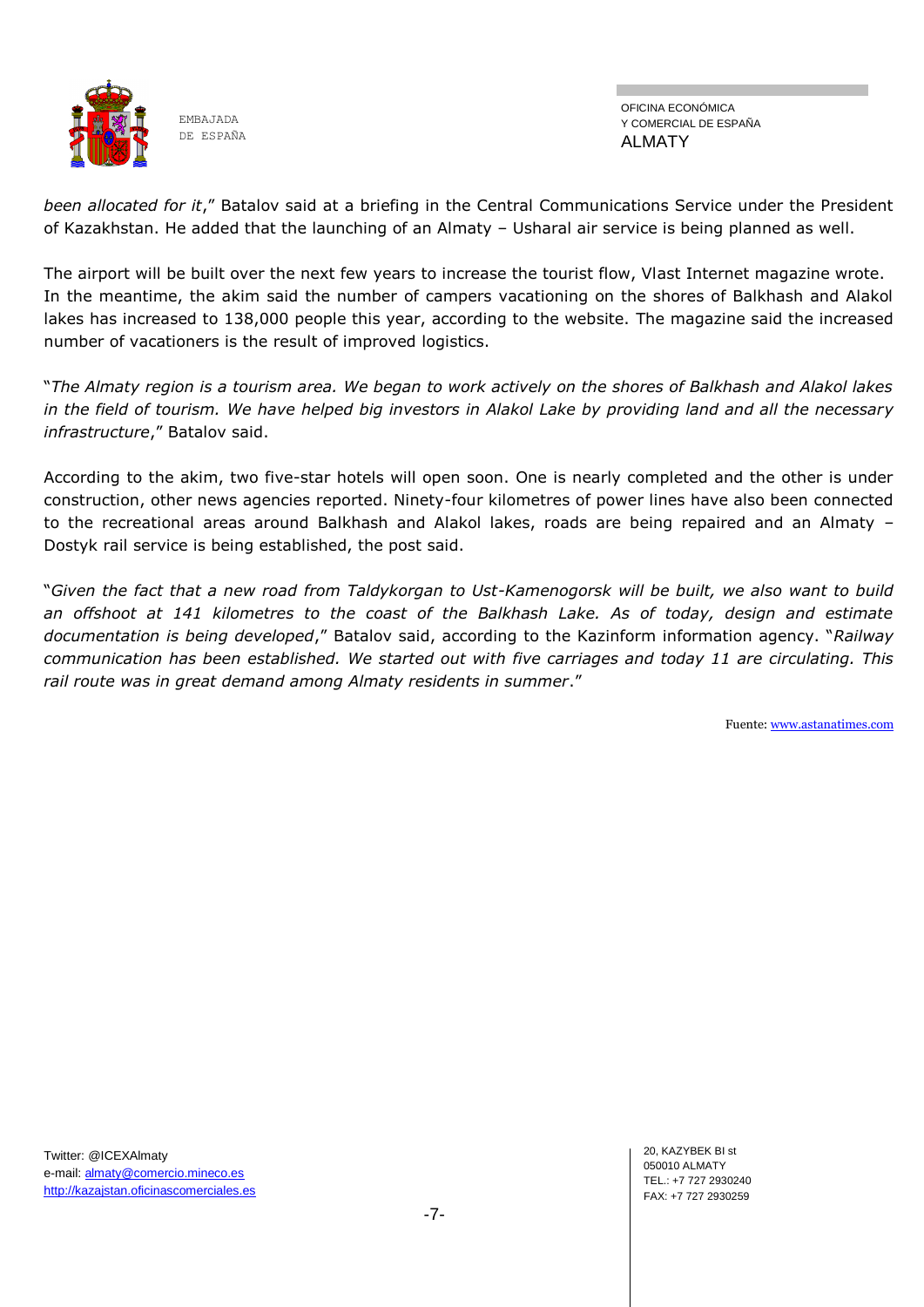

OFICINA ECONÓMICA Y COMERCIAL DE ESPAÑA ALMATY

## **Kazakhstan prepares for early parliamentary elections**

Kazakh parliamentarians at the plenary session on January 13 have approved an appeal to President Nursultan Nazarbayev on holding of early parliamentary elections.

They explained the proposal with "the aggravated economic situation in the country."

Under the country's legislation, the president can make a decision on dissolving the Parliament after consultations with the chairs of the both parliamentary chambers and the prime minister. Meanwhile, new elections will be appointed by the head of the state on early termination of the parliament's powers. The elections will be held within two months after making the decision. The term of the current parliament is to complete this fall.

"Do not expect significant changes in the Kazakh Parliament in case of early elections," said researcher at the Center for International Studies in Barcelona (CIDOB), an expert on Central Asia Nicolas de Pedro.

The parliament consists of 107 members, 98 of them were elected at the early elections on January 15, 2012. Then, the Nur Otan Party received 83 mandates, Ak Zhol 8 mandates, the Communist People's Party of Kazakhstan 7 mandates. Nine more seats were given to delegates from the People's Assembly of Kazakhstan on January 16, 2012.

Fuente: [www.azernews.az](http://www.azernews.az/)

## **Centers of government services open "one-window" service for investors**

The centers of government services for Kazakh citizens launched a "one-window" service for investors to be able to obtain all required permits and documents.

―*Last year we tested the "one-window" service for investors at our ministry for priority projects. (…) Starting from January 1 our ministry provides the "one window" services to all investors: foreign, Kazakh, large, small*," Minister of Investment and Development Aset Isekeshev said during the opening ceremony at one of the centers of government services in Astana.

―*From now on, any investor will be able to obtain 350 government services at one place---a center of government services--without having to deal with the government agencies and bodies directly. Such*  services will include the issue of labor permits, all licenses, permits for land use, construction and others," the minister said.

Fuente: [www.interfax.kz](http://www.interfax.kz/)

Twitter: @ICEXAlmaty e-mail: almaty@comercio.mineco.es http://kazajstan.oficinascomerciales.es 20, KAZYBEK BI st 050010 ALMATY TEL.: +7 727 2930240 FAX: +7 727 2930259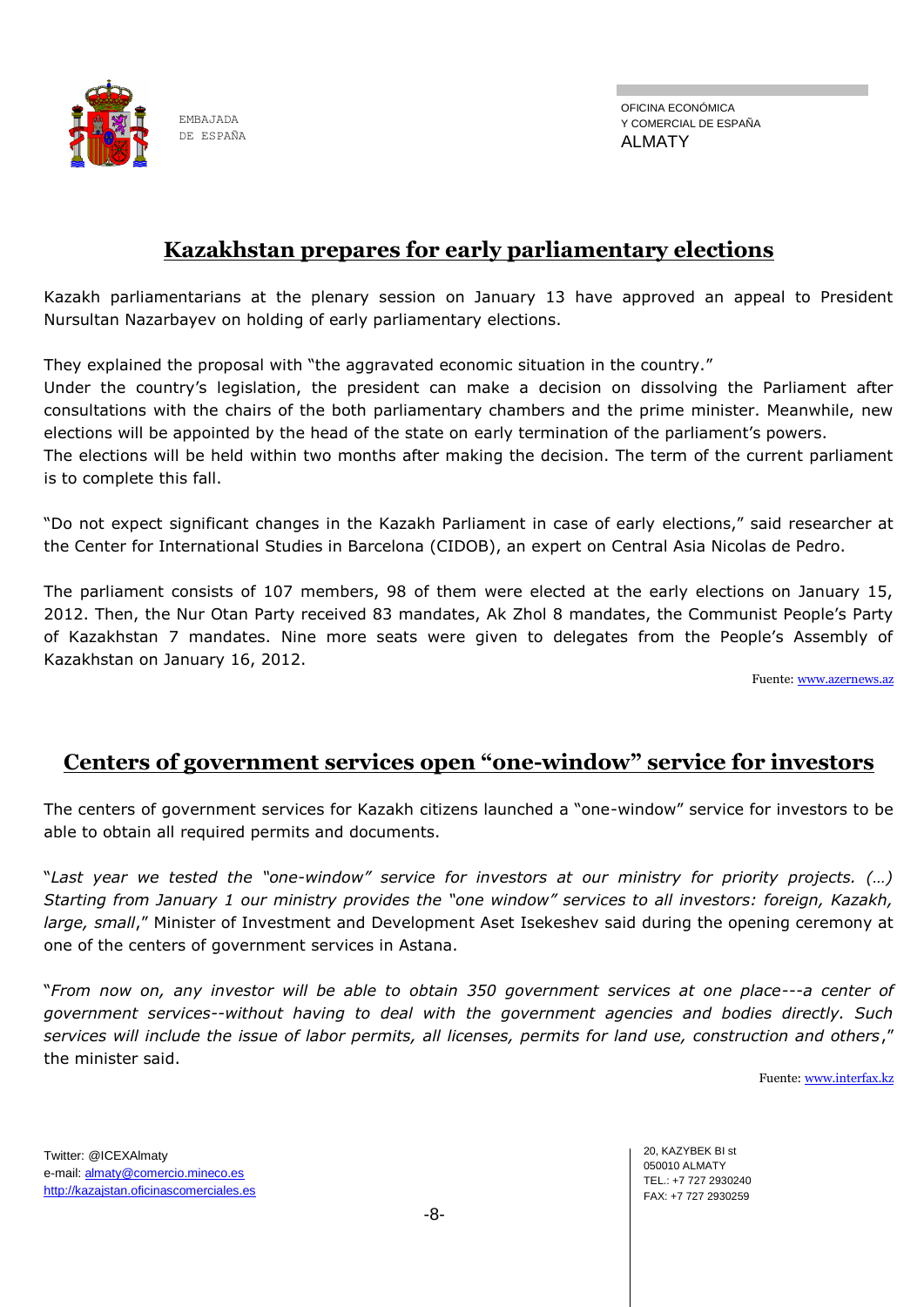

OFICINA ECONÓMICA Y COMERCIAL DE ESPAÑA ALMATY

# **Kazakh NGOs Support Initiative to Dissolve Mazhilis, Hold Early Election**

The Jan. 13 initiative of the deputies of the Mazhilis (lower chamber of Parliament) to ask President Nursultan Nazarbayev to dissolve the chamber and set early parliament election was supported by the National Consumers League (NCL), the Assembly of People of Kazakhstan (APK), the Youth Congress, Association of the Deputies of Maslikhats, representatives of the national movement Kazakhstan 2050 and the Civil Alliance of Kazakhstan, vlast.kz reported on the same day. Also, they supported an idea to hold early election for maslikhats (local assemblies) of all levels.

―*We state that holding early parliament elections is a correct and timely decision at the start of a new anticrisis program. The current composition of the Mazhilis of Parliament did a lot for the development of the country and society. However, early election will mobilize our society and will allow the beginning of crisis management and protection measures for our economy and the country as a whole,"* the national movement Kazakhstan 2050 stated.

The Association of the Deputies of Maslikhats also supports and shares the initiative to hold early Mazhilis election in Kazakhstan, as well as elections for maslikhats of all levels.

―*Today, in circumstances of the global economic crisis affecting the economies of many countries, there is a need to immediately start implementing the reforms of the President concretized in the Nation Plan "100 concrete steps' devoted to overcoming the crisis,"* the association said in its statement.

The NCL of Kazakhstan in an address noted that holding early parliament election is an extremely timely decision, which meets the spirit of the time. The league also expressed confidence that the election will demonstrate the unity of the people and their support for the anti-crisis policy of the country.

In turn, the APK believes that the fifth convocation of the Mazhilis played its historical role in making changes in the country's national legislation. However, the lawmaking body needs to update its mandate for further effective implementation of fundamental reforms, ensuring the rule of law, formation of an open government, as well as ensuring the country's constant economic growth in difficult conditions.

―*This step is a logical decision on the threshold of big reforms on the implementation of anti-crisis measures. It will update the mandate of the deputies, as well as attract new force into the main legislative*  body," the Youth Congress of Kazakhstan noted in a statement.

The Civil Alliance of Kazakhstan, bringing together the largest network of non-governmental organizations in the country, also expressed support for the initiative of the deputies of the Mazhilis of Parliament to hold early parliament elections for maslikhats of all levels. In their opinion, it will provide new opportunities for political parties to increase their participation in the implementation of reforms and overcome the consequences of the global crisis.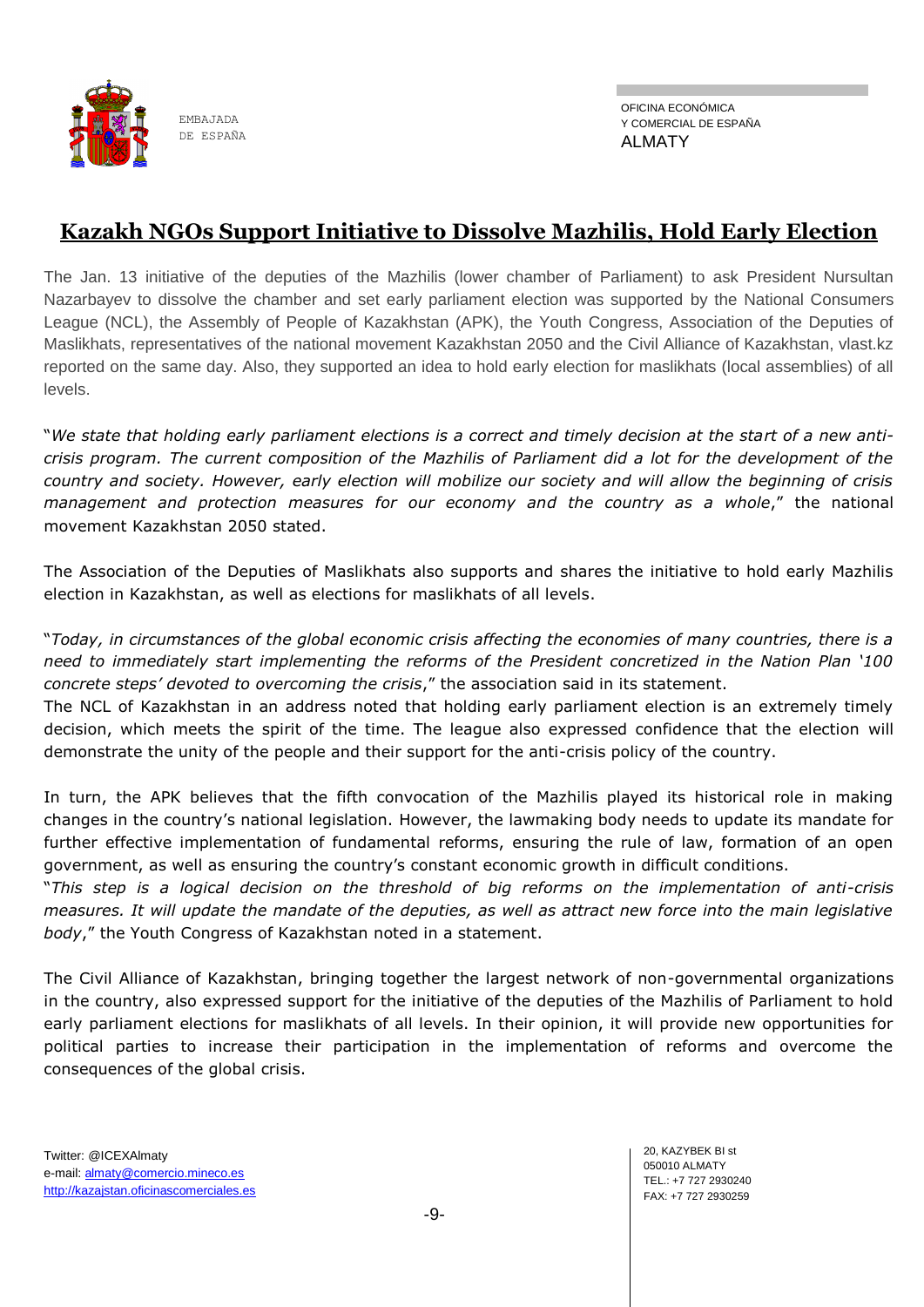

OFICINA ECONÓMICA Y COMERCIAL DE ESPAÑA ALMATY

The decision on whether to bring forward the election from November 2016 now rests with the President who needs to consult the chairmen of both chambers of Parliament and the prime minister before making it. The previous parliamentary election in January 2012 led to the three-party Mazhilis with the ruling Nur Otan party holding the overwhelming majority out of 107 seats.

Fuente: [www.astanatimes.com](http://www.astanatimes.com/)

## **"National Champions" to provide increase in investment to 750 mn dollars**

## **by 2019**

―The company, presenting the "National champions" project, will be provided increase in investment to 750 mn dollars already by 2019, said Alima Auanasova, Professor, Doctor of historical sciences during the scientific and practical conference dedicated to the 25th anniversary of Independence of Kazakhstan, BNews.kz reports.

"*The first year of national Plan work has become institutional and legislative. These analyzes suggest that the impact of new legislation will have an effect in short and medium term. For example, new legal regulations in the field of agriculture allow a maximum of 224 thousand subjects of agrarian and industrial complex to purchase private property totaling 97,4 mn hectares of land for rent*," said A.Auanasova. She also praised the new mechanism for a comprehensive plan of privatization.

"*The competitive environment derives 65 largest state-owned companies for 2016-2020," added A.Auanasova. "In addition, 32 companies are focused on import substitution. The companies, working by the "national champions" program, will provide growth of domestic direct investment up to 750 mn dollars by 2019, ie, it gives an opportunity to create more than 15 thousand jobs. Thus productivity will rise to 30- 50%, while growth in non-oil sector will amount to 260 mn dollars. At present, 26contracts with multinational companies have been signed; they should increase innovation activity of business by 20% in two years*," said A.Auanasova.

Fuente: www.bnews.kz

# **Mazhilis approved a draft law on precious metals and stones**

The deputies of Mazhilis of the Parliament of RK approved in the second reading the draft Law «On Precious Metals and Precious Stones». The purpose of the Law is to create a common legal basis for regulating social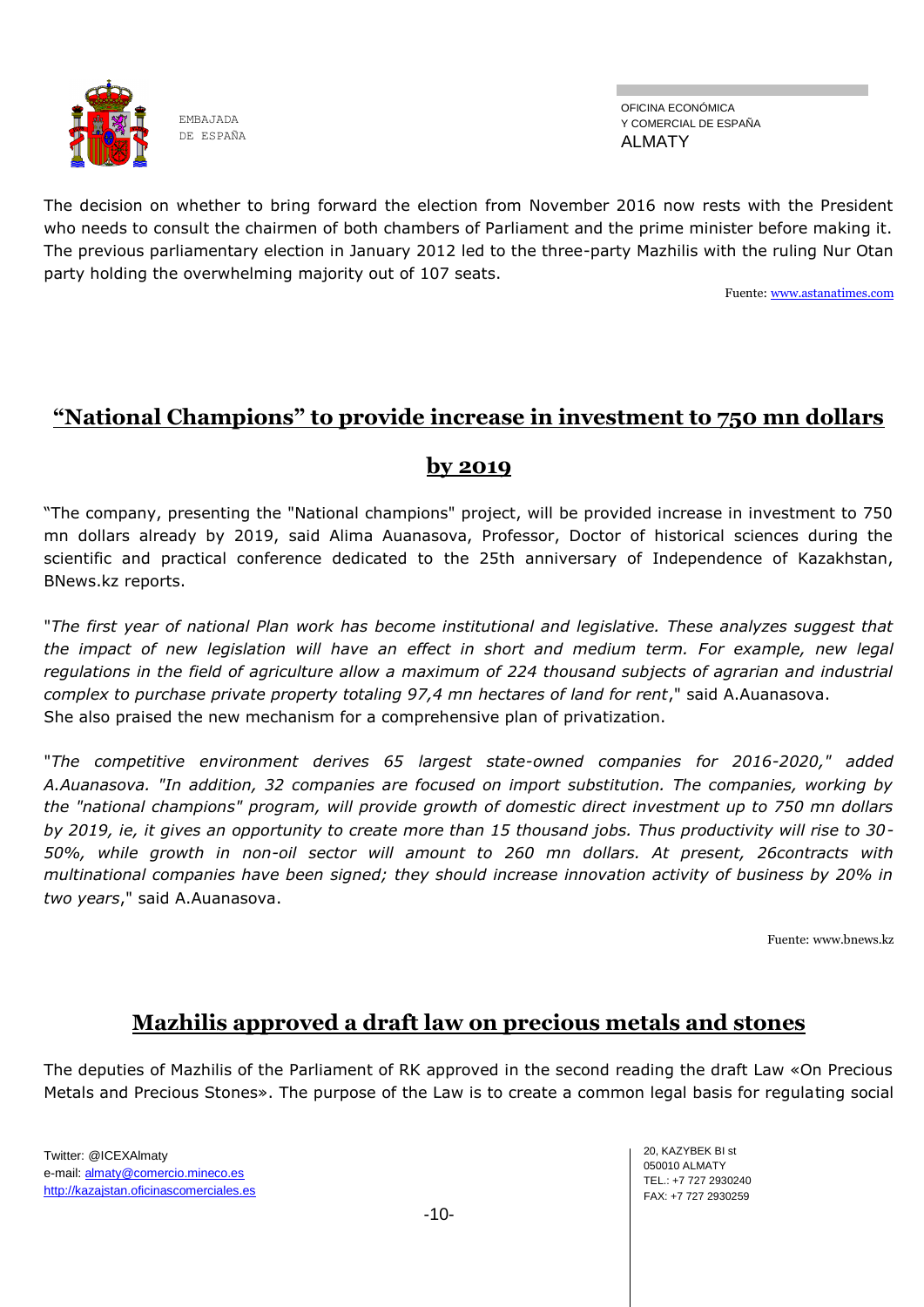

OFICINA ECONÓMICA Y COMERCIAL DE ESPAÑA ALMATY

relations that arise in the production and circulation of precious metals and stones, the state regulation and control over operations with precious metals and precious stones, harmonization of national legislation and the creation of conditions for the development of jewelry industry in Kazakhstan. During consideration of the Law, deputies applied amendments, relating to the implementation of state control over the import and export of precious stones, as the amendments prescribing clarification of the concept of precious stones, jewelry made of precious stones.

The draft law prescribes determining the competence of the Government of the Republic of Kazakhstan, the National Bank of the Republic of Kazakhstan and the authorized body in the field of circulation of precious metals and precious stones, as well as the establishment of responsibility for violation of legislation of the Republic of Kazakhstan in this sphere.

It is also prescribed the priority right of the government to enter into transactions involving the acquisition of refined gold, with subjects of precious metals and those that have become owners as a result of processing, to replenish assets of the National Bank of the Republic of Kazakhstan in the precious metals.

The work group has received more than 100 proposals that were considered during twelve meeting of the work group and two extended meetings of the Committee with participation of representatives of relevant ministries and agencies as well as nongovernmental organizations.

According to the legislative process, the documents are sent to the Senate of the Parliament for consideration. Fuente: [www.mid.gov.kz](http://www.mid.gov.kz/)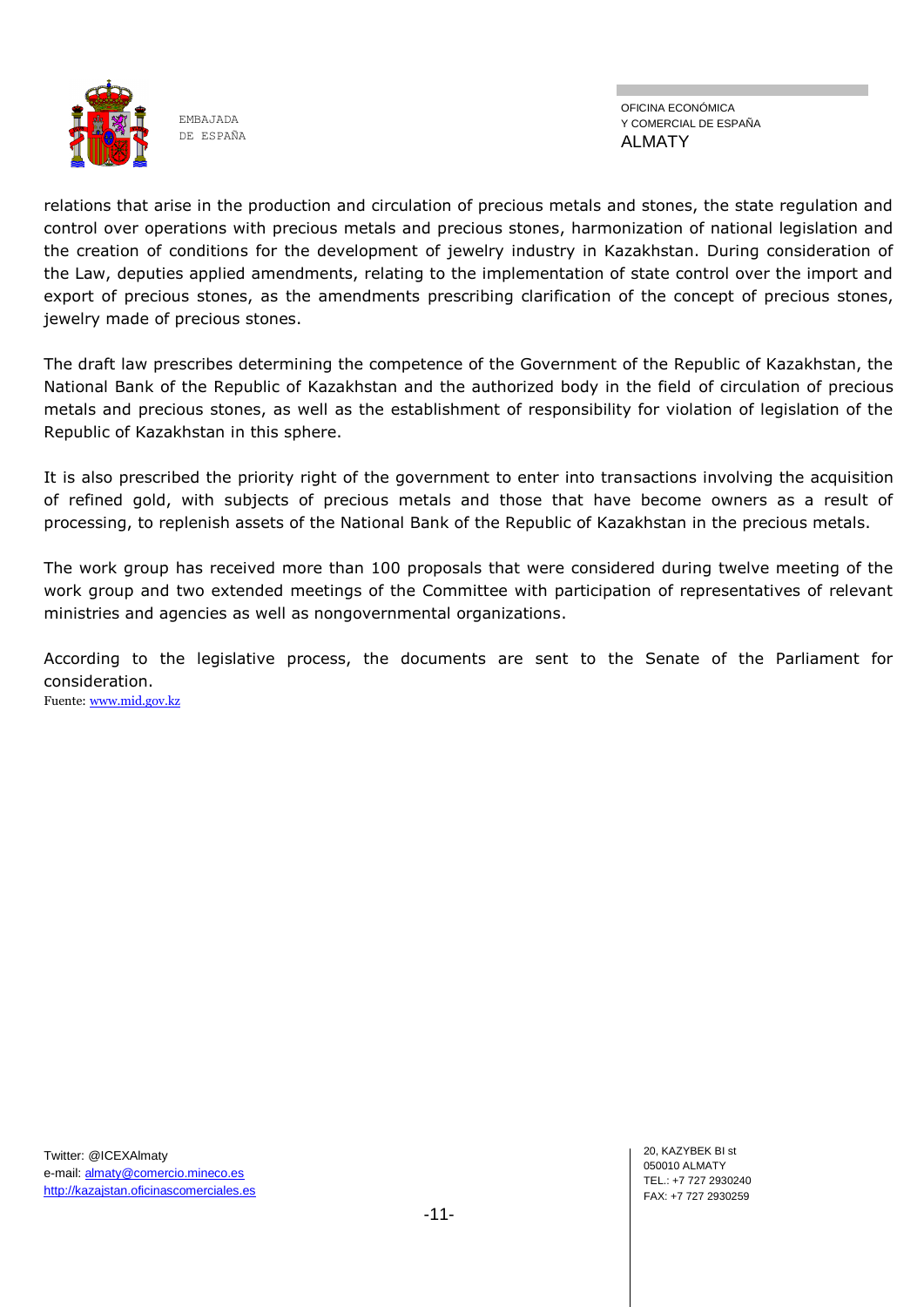

OFICINA ECONÓMICA Y COMERCIAL DE ESPAÑA ALMATY

# **Kirguistán**



### **Kyrgyzstan's GDP growth slows to 3.5 pct in 2015**

BISHKEK - Kyrgyzstan's gross domestic product growth slowed to 3.5 percent in 2015 from 4.0 percent a year earlier, partly due to lower output at the large Kumtor gold field, the state statistics committee said on Thursday.

Gold production at Kumtor, operated by Canada's Centerra Gold, fell 8.2 percent last year, it said. The field, which is a subject of dispute between the government and Centerra over profit sharing, accounted for 7.4 percent of Kyrgyzstan's GDP in 2014.

The Central Asian country's industrial output fell 4.4 percent last year after shrinking 1.6 percent in 2014. Inflation slowed to 3.4 percent from 10.5 percent. (Reporting by Olga Dzyubenko; Writing by Olzhas Auyezov; Editing by Alison Williams)

Fuente: reuters.com

#### **National Bank of Kyrgyzstan supports national currency for 6th time in a month**

Bishkek – Tatyana KUDRYAVTSEVA

National Bank of Kyrgyzstan supported national currency for the 6th time in a month, selling more than \$ 8 million. Website of the bank reported.

20, KAZYBEK BI st 050010 ALMATY TEL.: +7 727 2930240 FAX: +7 727 2930259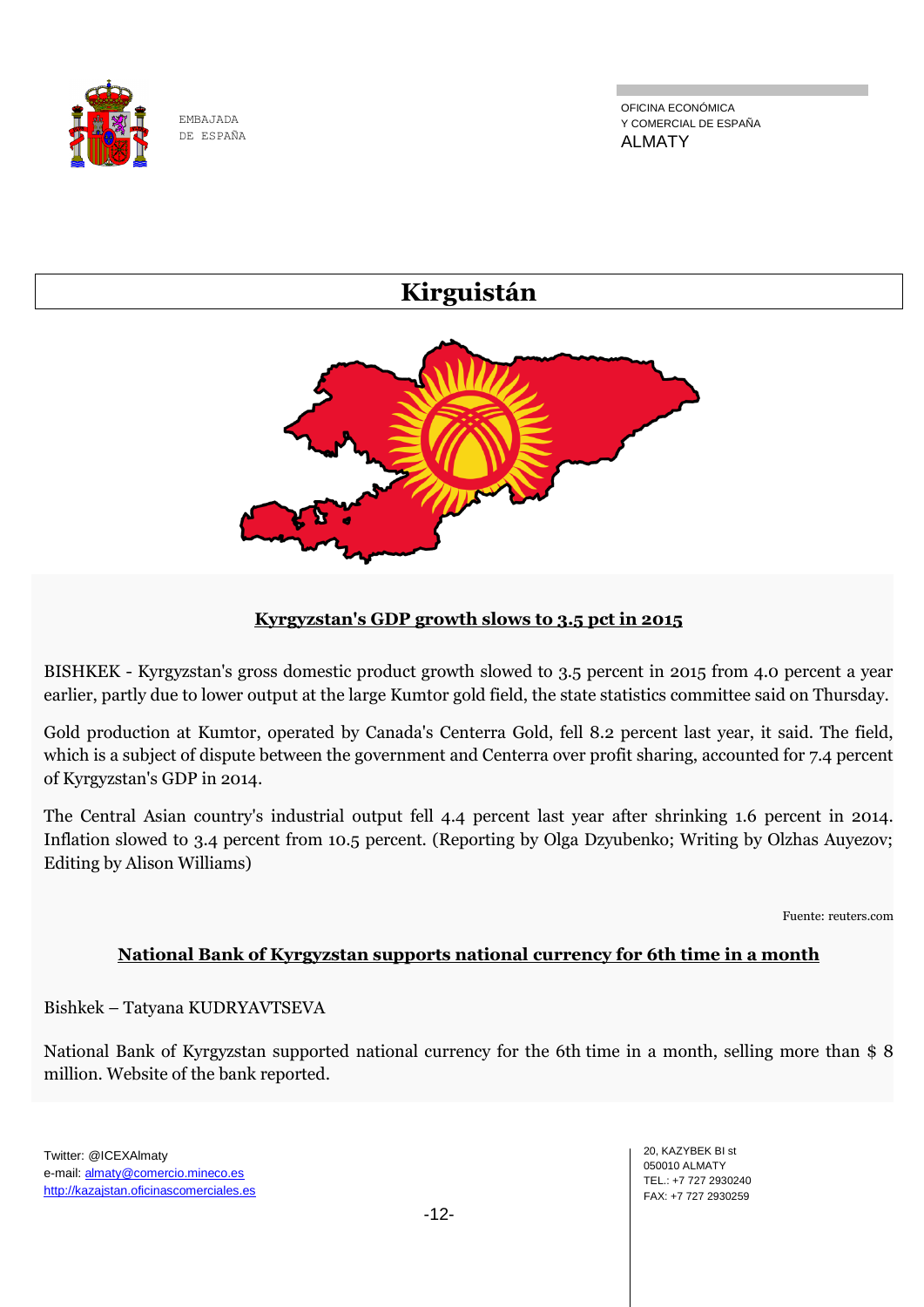

OFICINA ECONÓMICA Y COMERCIAL DE ESPAÑA ALMATY

It is noted that the sales totaled to \$ 4.15 million with the calculations on the date of the transaction and to \$ 4.50 million - with calculations, other than the date of the transaction. Thus, from the beginning of the year, the National Bank has sold \$36,120 million to support the national currency.

Therewith, interventions have no influence on the real dollar exchange rate. Exchange offices of the capital and the commercial banks buy currency for 75.9 soms and sell -for 76.3 som. The nominal exchange rate is set at around 75.8982 soms.

Exchange rates of the Russian ruble and Kazakh tenge still remain low - 0.97-0.98 som and 0.21-0.22 som respectively.

The National Bank has repeatedly stated that there is no shortage of dollars in monetary system of the Kyrgyz Republic. But the regulator conducts interventions every working day.

Fuente: eng.24.kg

## **Kyrgyz government to return to removal of veterinary posts on border with Kazakhstan in beginning of 2016**

Bishkek – by Tatyana KUDRYAVTSEVA

The Kyrgyz government plans to return to the issue of removal of veterinary posts on the border with Kazakhstan in the beginning of 2016. Deputy Prime Minister of Kyrgyzstan Oleg Pankratov said on the results of a meeting of the Supreme Eurasian Economic Council in Moscow.

According to him, for declaring the Kyrgyz veterinary control system equivalent to the standards of EEU, Kyrgyzstan has to perform 23 provisions of the Roadmap. Most of them are implemented. At least four provisions are being executed. As soon as the process is completed, it will be possible to return to the issue of withdrawal of veterinary posts on the Kyrgyz-Kazakh border.

"Measures on identification of cattle, zoning and creation of an information system are in the process of execution. All these measures require serious funding. So, their implementation depends not only on us but also on partners who provide funding. We hope that before the end of 2015 we will complete all the procedures, and at the beginning of 2016 we will repeatedly submit the question of withdrawal of veterinary posts to the partners for consideration," Oleg Pankratov told.

Exactly recognition of the Kyrgyz veterinary control system was the main reason for the postponement of signing of an agreement on Kyrgyzstan's accession to EEU. As a result, Kyrgyzstan became a full member of the Union only on August 12, 2015, not in May as it was planned. However, phytosanitary and veterinary posts remained closed after removal of the customs control. Sanitary and phytosanitary control on the border with Kazakhstan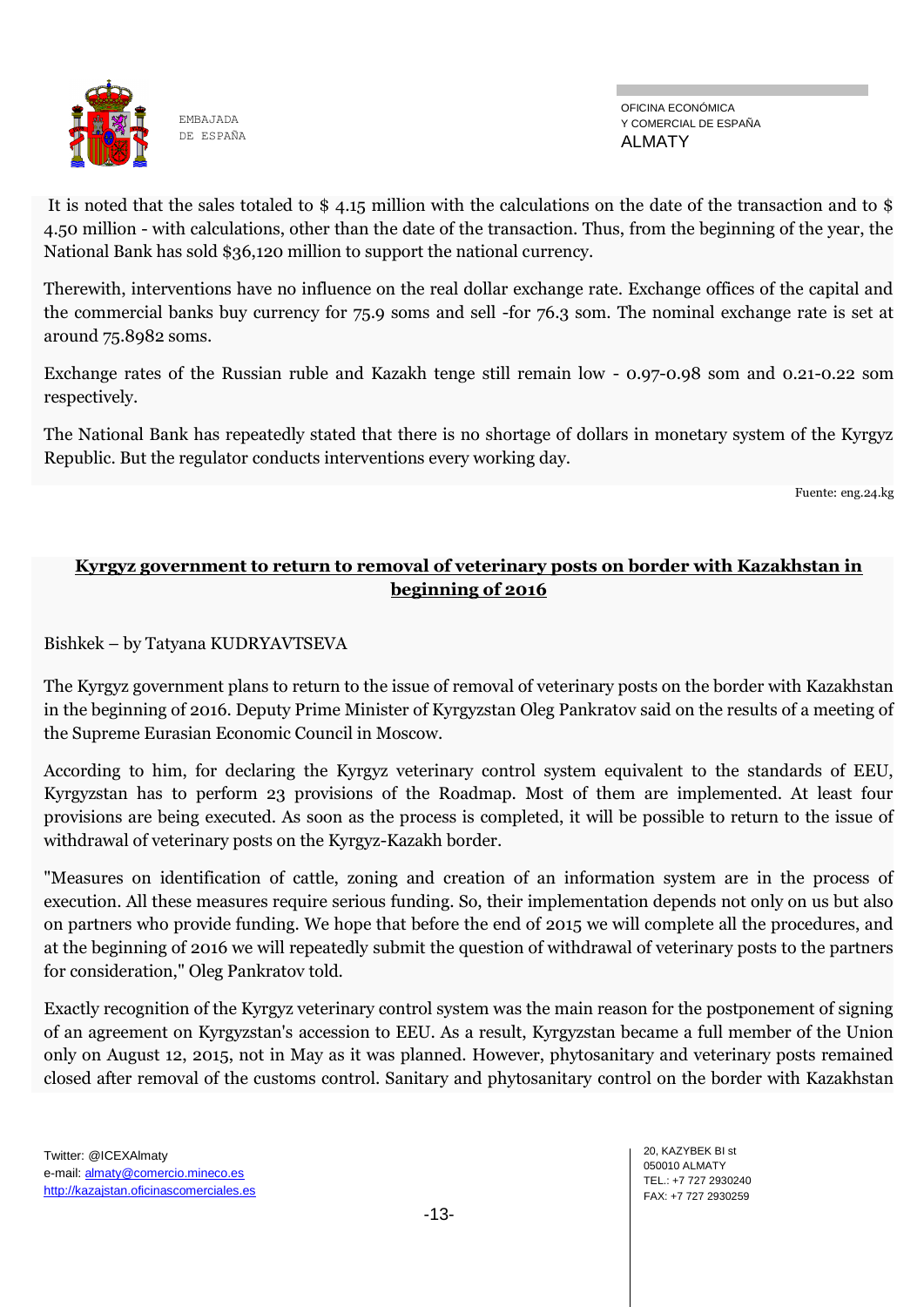

OFICINA ECONÓMICA Y COMERCIAL DE ESPAÑA ALMATY

was removed only on November 20, 2015.

Fuente: eng.24.kg

#### **New Hydropower Project Partners Needed in Kyrgyzstan**

It looks like Moscow can't afford the projects and Bishkek will be looking for new partners.

By [Catherine Putz](http://thediplomat.com/authors/catherine-putz/)

Kyrgyzstan may be looking for new partners to finance the construction of two major hydropower projects in the wake of years of delays and Russia's declining economy.

Kyrgyz President Almazbek Atambayev, according to[24.kg](http://www.eng.24.kg/economics/178636-news24.html), said during his year-end press conference on December 24, "I don't like uncompleted construction projects, one should be realistic. We all see the state of the Russian economy, it is, shall we say, not on the rise, and for objective reasons, these agreements (on the construction of hydropower plants) can't be implemented by the Russian party."

Russian President Vladimir Putin's press secretary, [Dmitry Peskov](http://www.eng.24.kg/evraziasoyuz/178644-news24.html), said that while there were difficulties with the projects different options were being considered. The [Russian ambassador to Kyrgyzstan](http://www.eng.24.kg/economics/178652-news24.html)was similarly cautious, urging patience for an official statement from Putin and saying that the matter was not closed.

The two projects — the massive Kambarata-1 dam and the Upper Naryn cascade (comprising four smaller dams) — have been in various stages of progress for years. *Eurasianet* has followed the tangles, reporting in [June](http://www.eurasianet.org/node/68741)  [2014](http://www.eurasianet.org/node/68741) that ―Kambar-Ata 1 still appears to be in the dream stage.‖ In [February 2015](http://www.eurasianet.org/node/72101), *Eurasianet* reported comments from the Kyrgyz energy minister appearing in the Kyrgyz press that pointed to a lack of visible progress on both projects. "With Kyrgyzstan providing no cash or capital for either project," Chris Rickleton wrote at the time, "it would not be a surprise if they are low on the Kremlin's to-do list right now."

In March, the Russian government approved the creation of a Russian-Kyrgyz development fund worth \$1 billion. *The* [Moscow Times](http://www.themoscowtimes.com/business/article/russian-government-approves-giving-1-billion-to-kyrgyz-development-fund/518150.html) wrote in March, "According to the draft bill, \$500 million of capital for the fund will go straight from Russia's strained federal budget to the fund's account in the National Bank of Kyrgyzstan.‖ This infusion of capital was viewed as enticement for Bishkek to complete the accession process and join the Eurasian Economic Union — which it did, after several delays — in [August](http://www.rferl.org/content/kyrgyzstan-eurasian-economic-union/27184629.html).

Part of the current problems surrounding the two hydropower projects, however, seems to be the Russian-Kyrgyz development fund. Atambayev implied in his remarks that the Russians were hesitant to disburse funds because of worries of corruption in Bishkek.

―They thought that someone will steal money here. Apparently, they judged by the old standards. I explained that we have a different situation, and said: God forbid, you fought with corruption as we do. And we found mutual understanding," he said, according to [24.kg](http://www.eng.24.kg/community/178639-news24.html). Atambayev noted that there were misunderstandings on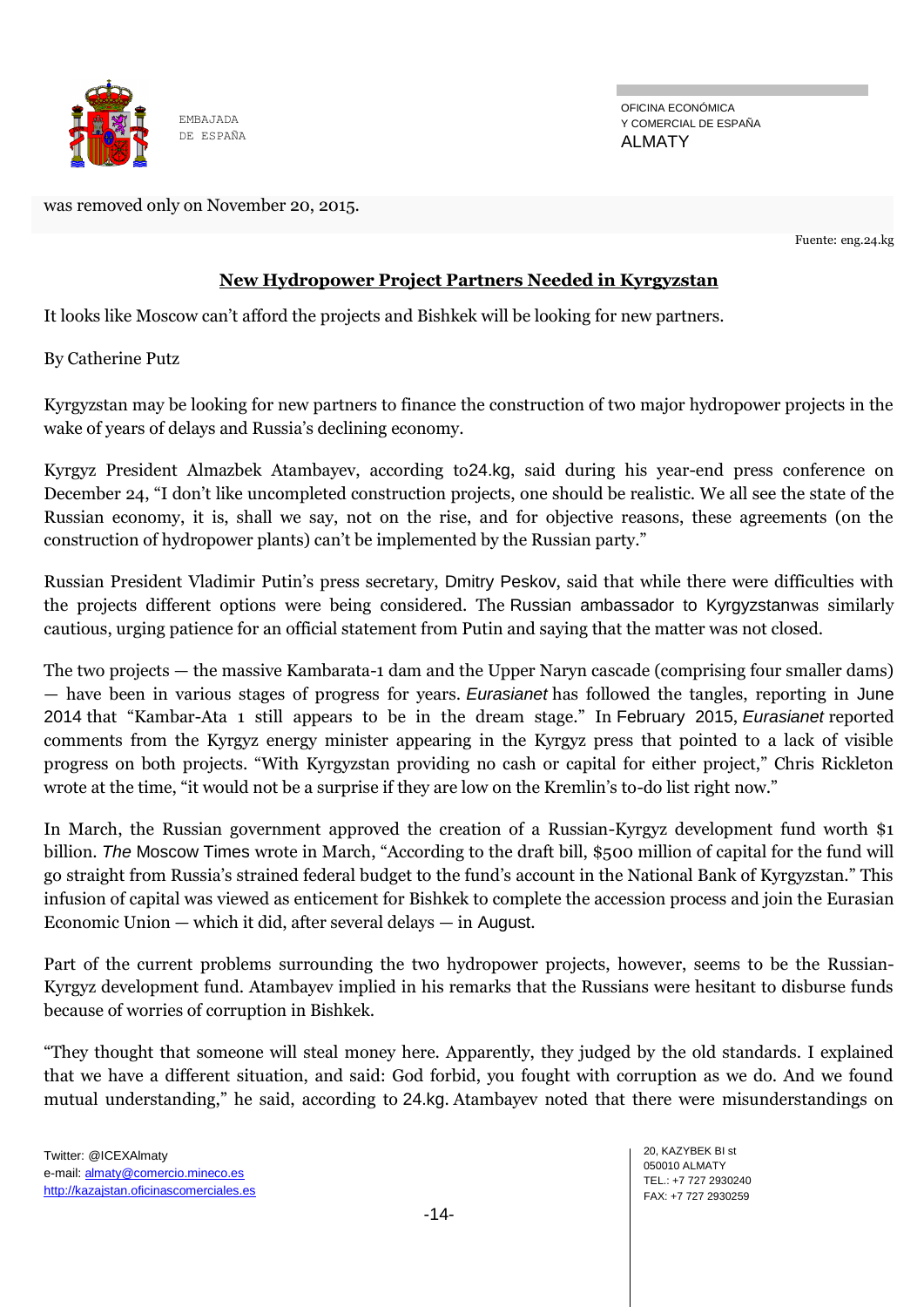

OFICINA ECONÓMICA Y COMERCIAL DE ESPAÑA ALMATY

both sides and even placed some of the fault on Kyrgyzstan for not seizing previous opportunities to make progress: "We have delayed allocation of land, didn't use chance when there were money, when the Russian economy was booming."

Days after Atambayev's remarks, the development fund's chairwoman, Nursulu Akhmetova, told a press conference that the fund plans to approve [26 large projects](http://www.eng.24.kg/economics/178682-news24.html) and 78 small- and medium-sized business projects in 2016. The few details reported pointed to "economy" housing construction and the importance of small- and medium-sized business.

The projects, worth over [\\$3.2 billion](http://www.rferl.org/content/kyrgyz-leader-says-russia-cant-finance-two-big-power-projects/27448434.html), are a key part of Kyrgyzstan's larger economic plan, which sees the small mountainous state exporting electricity to South Asia, in particular. Like Tajikistan, Kyrgyzstan's various hydropower projects are a bone of contention with Uzbekistan, which lies downstream and relies on water coming down from the mountains to sustain its massive cotton industry.

Fuente: thediplomat.com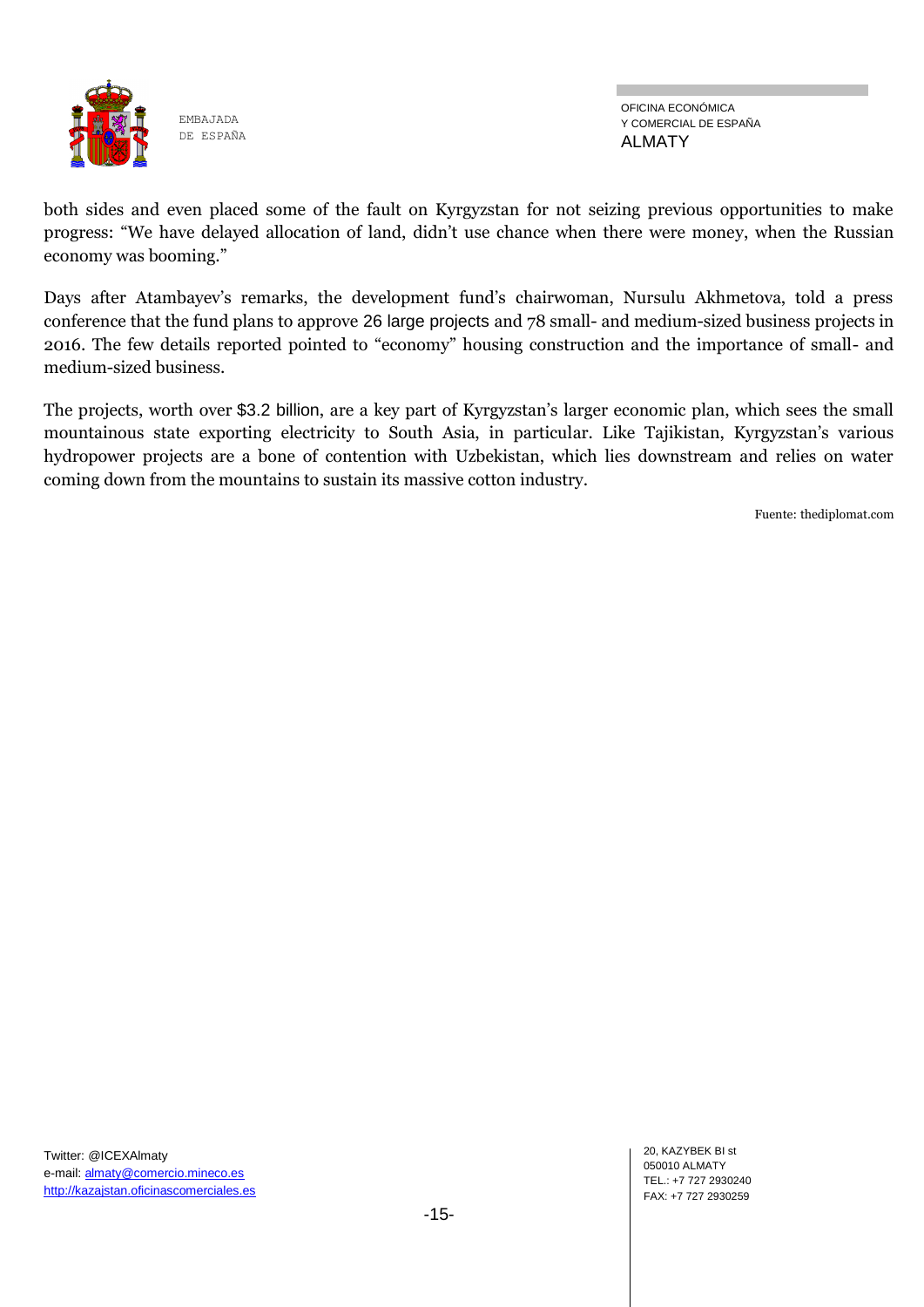

OFICINA ECONÓMICA Y COMERCIAL DE ESPAÑA ALMATY

# **Tayikistán**

## **Draconian Rules in Tajikistan Fail to Stem Currency Slide**

January 6, 2016

Despite all the desperate and draconian measures being adopted by authorities in Tajikistan, the national currency has continued its downward trajectory.

The somoni officially closed 2015 at 6.99 against the dollar, but that slipped to 7.19 on January  $6 - a$  more than 2.5 percent slide in under a week. (It has been a steady drop  $-$  although vastly less steep than Kazakhstan — since the start of 2015, when the official rate was 5.3 somoni to the dollar.)

And if at the end of the year, the dollar was selling in the banks at 7.45 somoni, banks' websites are now showing 7.7 somoni. Meanwhile, banks are buying dollars at 7.4 somoni.

A \$400 daily limit has also been placed on how many dollars account-holders can draw on their cards.

In December, the central bank suspected operations at all money exchanges points, citing speculation, leaving only banks the right to perform the transaction. Anybody carrying out unauthorized currency exchanges could face stiff penalties, the central bank said.

All the while, authorities assured people that there was enough foreign currency to go around. Indeed, the central bank warned authorized credit organizations that failure to provide exchange service on more than two reported occasions could lead to penalties up to and including license revocation.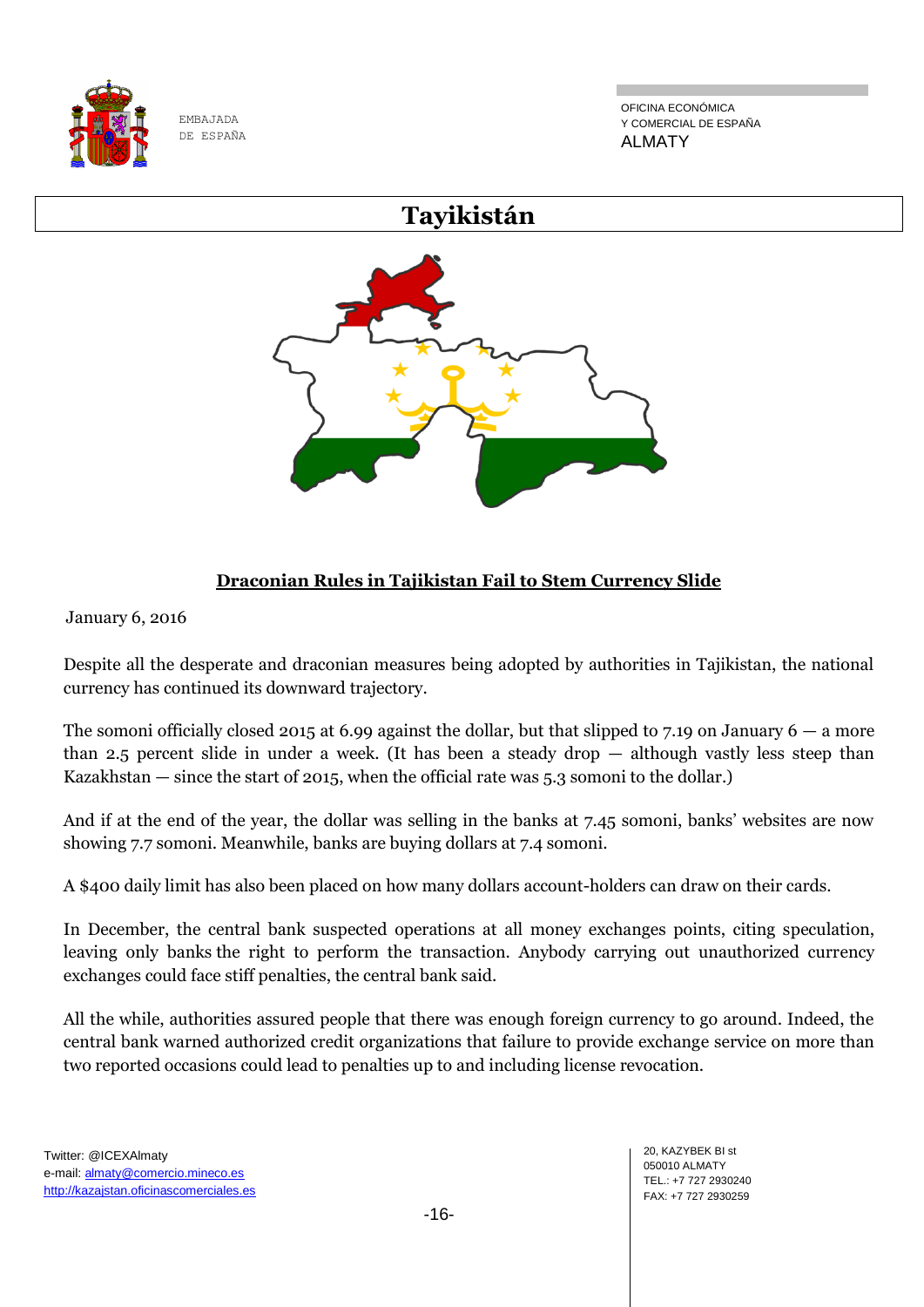

OFICINA ECONÓMICA Y COMERCIAL DE ESPAÑA ALMATY

The warnings have had little effect. EurasiaNet.org visited several banks around the capital, Dushanbe on January 6 and found that banks authorized (obliged even) to sell dollars were unable (or unwilling) to do so. Banks will buy dollars, but refuse to sell it.

"If you want yuan, if you want Russian (rubles), you can have it, but we cannot sell you dollars. We are forbidden from selling it," said a teller at one bank in Dushanbe.

Meanwhile, the black market is flourishing.

Money exchangers with a familiar client base are taking the risk of criminal sanctions to sell and buy dollars, albeit at the more exorbitant rates of 7.8-7.9.

There are reports that the rate in the northern city of Khujand, in the Sughd province, has hit 8 somoni to the dollar.

Experts warn that even 8 to the dollar is far from the bottom and even believe the rate could slip to 10 some time this year.

Remittances from Russia in January-September in 2015 dropped by 65.1 percent to \$1.54 billion compared to the same period the previous year, when the figure stood at \$3.16 billion.

Fuente: eurasianet.org

### **TALCO seeks partner for implementation of the Konchoch gold deposit development project**

Payrav Chorshanbiyev. DUSHANBE, January 8, 2016, Asia-Plus

The Tajik Aluminum Company (TALCO) is seeking partner for joint financing of the Konchoch gold deposit development project, according to the TALCO press center.We will recall that TALCO plans to process up to 900,000 tons of ore at the Konchoch gold deposit per year.

According to a business-plan developed by TALCO, they will organize a stable functioning of an enterprise that will be established on the basis of explored possible reserves of the Konchoch deposit.

―This will allow bringing the enterprise's annual capacity to up to 900,000 tons of ore with production of a complex concentrate (gold, silver, mercury, antimony, etc) at the dressing works," the TALCO business-plan says.

The company plans to build a dressing works and a metallurgical plant at the Konchoch deposit.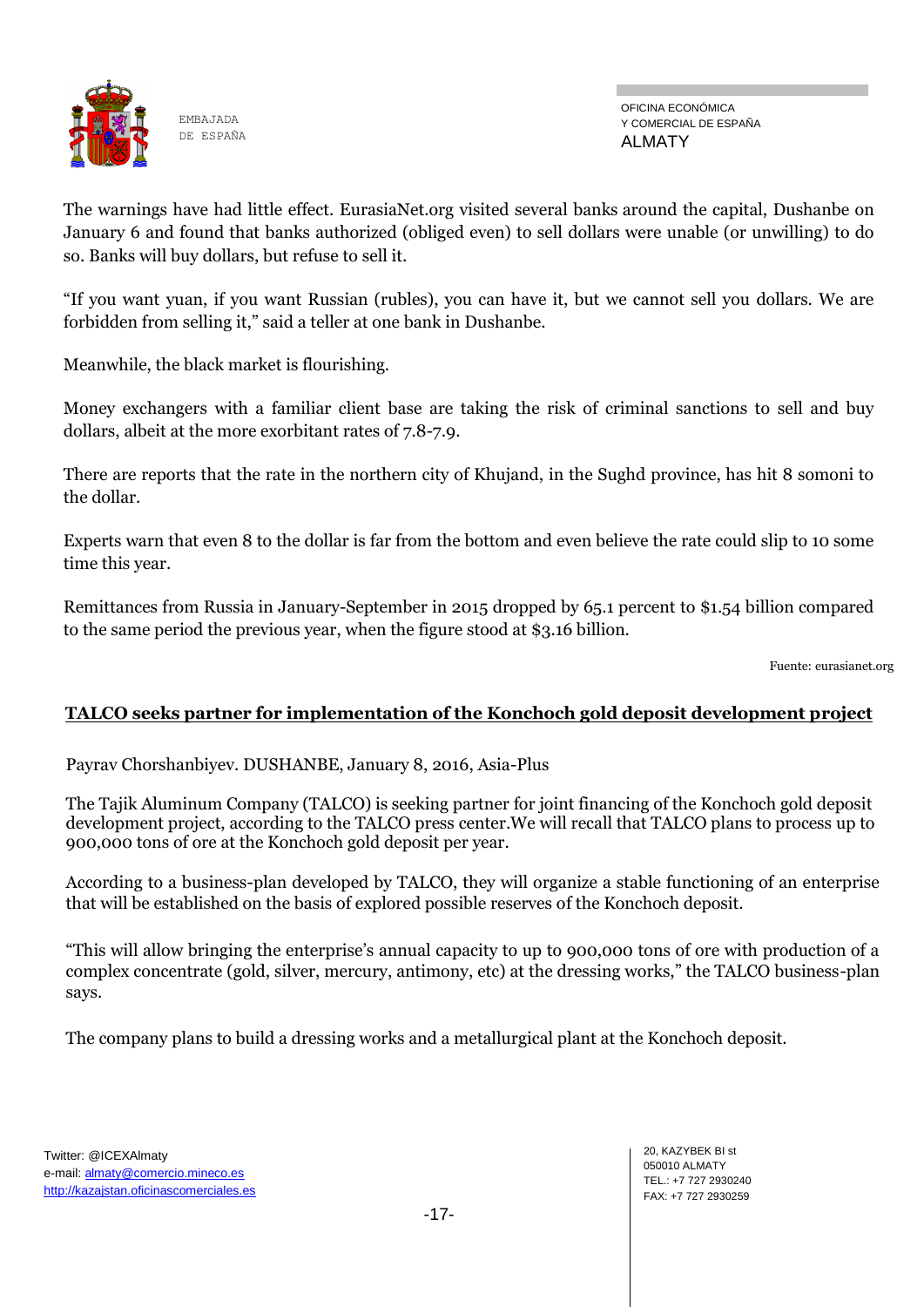

OFICINA ECONÓMICA Y COMERCIAL DE ESPAÑA ALMATY

TALCO was granted licenses in late November last year to develop Konchoch and Chulobi gold deposits located in the Ayni district, Sughd province.

TALCO has the right to use these deposits during twenty-five years, an official source at TALCO said.

The Konchoch deposit contains antimony, mercury, gold, and silver; previously, Konchoch was considered to be purely a mercury deposit.

The Konchoch deposit reportedly has possible gold reserves of 55 tons, possible silver reserves of 44 tons, possible antimony reserves of antimony, possible mercury reserves of 268 tons and possible fluorite reserves of 205 tons.

The Tajik Aluminum Company (TALCO) is one of the ten largest aluminum smelters in the world and provides up to 70% of the country's foreign currency earnings, consuming 40% of the country's electrical power. TALCO is wholly owned by the Tajik government. Tajikistan does not mine alumina but imports the raw material through tolling arrangements.

Construction of the Tajik aluminum plant (TadAZ) began in 1972, and the first pouring of aluminum took place on March 31, 1975. On April 3, 2007, TadAZ was officially renamed to TALCO – Tajik Aluminum Company. The Tajik aluminum smelter had the capacity to produce 517,000 metric tons per year.

Fuente: asiaplus.tj

## **UNECE signs United Nations Development Assistance Framework with Tajikistan for 2016- 2020**

DUSHANBE, January 11, 2016, Asia-Plus

UNECE Weekly # 650 (January 4-8, 2016) reports that UNECE will strengthen its support to Tajikistan development efforts through the implementation of United Nations Development Assistance Framework (UNDAF) for the period of 2016-2020, which was officially launched in Dushanbe last month.

In the next five years, UNECE will provide technical assistance to Tajikistan in a variety of areas including the follow up to the Global Assessment of National System of Official Statistics, the Innovation Performance Review and the Study on Regulatory and Procedural Barriers to Trade and its Aid-for-Trade Action Matrix. UNECE will also provide technical assistance in the area of Public-Private Partnerships, renewable energy and energy efficiency.

UNECE Environmental Subprogram will continue its support through the National Policy Dialogues on international water management, promotion of accession to the Protocol on Strategic Environmental Assessment, providing capacity building related to air pollution and development of emission inventories,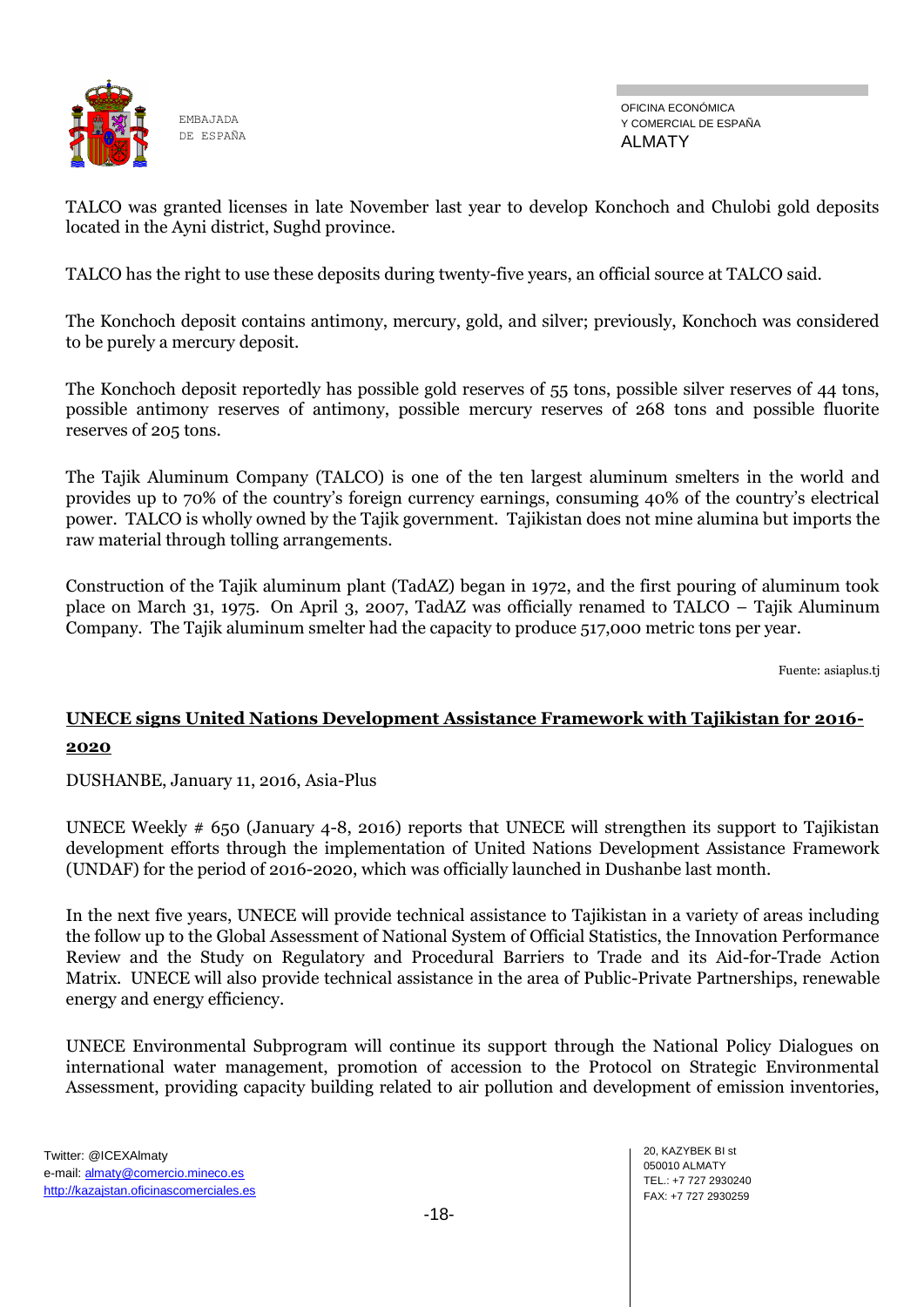

OFICINA ECONÓMICA Y COMERCIAL DE ESPAÑA ALMATY

as well as support the strengthening of cooperation on hydrology and environment between Tajikistan and Afghanistan.

More specifically, UNECE will be contributed to achieving the following UNDAF outcomes: people in Tajikistan have their rights protected and benefit from improved access to justice and quality services delivered by accountable, transparent, and gender responsive legislative, executive and judicial institutions at all levels; people in Tajikistan benefit from equitable and sustainable economic growth through decent and productive employment, stable energy supply, improved access to specialized knowledge and innovation and a more favorable business environment, especially for entrepreneurs and farmers; and people in Tajikistan are more resilient to natural and man-made disasters and benefit from improved policy and operational frameworks for environmental protection and management of natural resources.

UNECE financial commitment for UNDAF 2016-2020 is 930,000 U.S. dollars.

Established in 1947, the United Nations Economic Commission for Europe (UNECE) is one of five regional commissions under the administrative direction of United Nations headquarters. It was established to encourage economic cooperation among its member states. UNECE has 56 member states, and reports to the UN Economic and Social Council (ECOSOC). Besides countries in Europe, it also includes Canada, the Central Asian republics, Israel and the United States of America. The UNECE secretariat headquarters is in Geneva, Switzerland, and has an approximate budget of US\$50 million.

Fuente: asiaplus.tj

### **EBRD investment in Tajikistan reaches €166 million in 2015**

DUSHANBE, January 14, 2016, Asia-Plus – The European Bank for Reconstruction and Development (EBRD) reportedly invests record amounts in Kazakhstan, Mongolia and Tajikistan, keeps up speed in the Kyrgyzstan and Turkmenistan. Total EBRD financing in the region reaches over  $\epsilon$ 10 billion.

The Bank invested a record amount in the Central Asian region in 2015. Press release issue by the EBRD on January 13 notes that last year's total investment rose 75 per cent to  $\epsilon$ 1.402 billion from  $\epsilon$ 803 million, in 82 different transactions following 71 projects in 2014. This brings the total EBRD financing in Central Asia to just over €10 billion.

Kazakhstan reported the largest total volumes; Tajikistan and Mongolia tripled and quadrupled investment compared with the previous year; and the Kyrgyz Republic and Turkmenistan kept up pace with 2014. Within the region, the largest EBRD investment was reportedly made in Kazakhstan with €708.6 million in 2015, compared to  $\mathfrak{C}_5$ 67.5 million in 2014, which was the previous record.

Investment in Mongolia increased more than four times year-on-year, to  $\mathfrak{C}_4$ 67.3 million in 2015 compared with  $\epsilon$ 117 million in 2014.